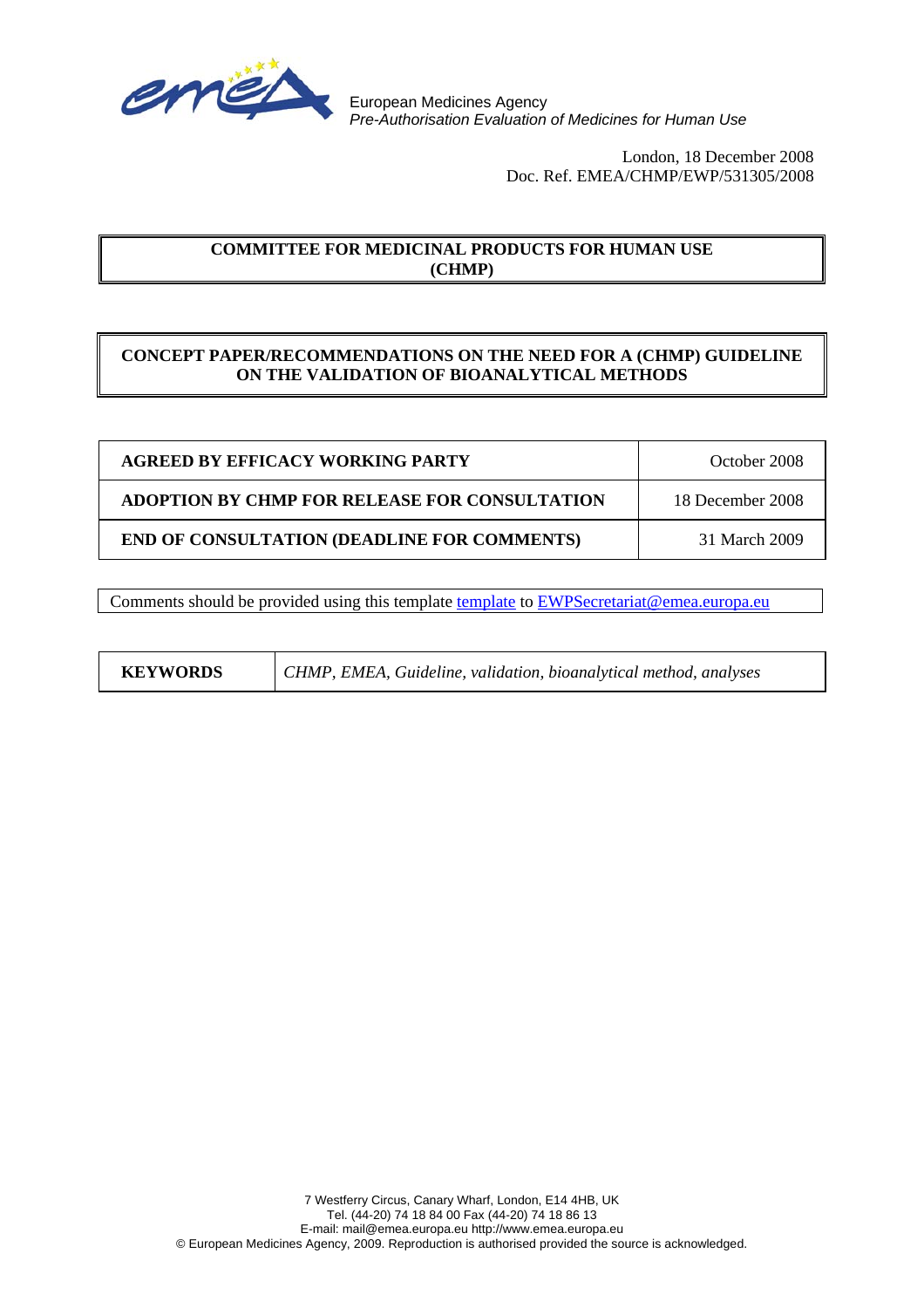## **1. INTRODUCTION**

Measurements of drug concentrations are an important part of the data included in medicinal products applications. This can be as part of new drug or generic applications, but also to support variations. Moreover, critical decisions are made based upon drug concentrations, like in bioequivalence studies and interaction studies. Therefore the applied bioanalytical methods used must be well characterised, fully validated and documented to yield reliable results that can be satisfactorily interpreted. However, no CHMP guidance is available on this topic.

# **2. PROBLEM STATEMENT**

The CHMP does not have a Note for Guidance on validation of bio-analytical methods, although analytical methods and validations are included in most application dossiers. The new guideline will provide recommendations for the validation of a bioanalytical method. Next to that, specific topics should be addressed with regard to the bioanalytical method, i.e. the actual analysis of study samples.

Furthermore it is not the purpose of the new guideline to introduce fully new criteria, but it should be in line with current scientific knowledge on this topic.

## **3. DISCUSSION**

The Note for Guidance on the validation of bioanalytical methods will apply to Marketing Authorisation Applications for human medicinal products submitted in accordance with the Directive 2001/83/EC as amended, in which the analysis of drug concentrations is part of the application.

The topics to be included in this guidance are:

## **Good Laboratory Practice (GLP).**

Which conditions should be applied and can be requested. Attention will be paid to quality control and quality assurance system.

#### **Complete validation of an analytical method**

The main objective of method validation is to demonstrate the reliability of a particular method for the quantitative determination of an analyte concentration in a specific biological matrix, like blood, plasma or urine. The main characteristics of a bioanalytical method essential to ensure the acceptability of the performance and the reliability of analytical results are:

- specificity; sensitivity, the response function (calibration curve performance), accuracy, precision, recovery, dilution integrity, stability of the analyte(s) in the biological matrix and the stock solutions under processing conditions and during the entire period of storage, and robustness.

#### • **Reference standards**

Criteria to ensure the quality and/or purity of the reference standards and possible internal standards will be provided in .the guideline

Regarding **validation of the analytical method** the following issue will be included:

## • **Specificity**

How to evaluate specificity, not only with regard to the matrix, but also with regard to interference by metabolites of the drug(s) applied, or interference of degradation products formed during sample preparation, and interference of possible co-medications.

#### • **Sensitivity**

How to determine and which criteria should be applied to: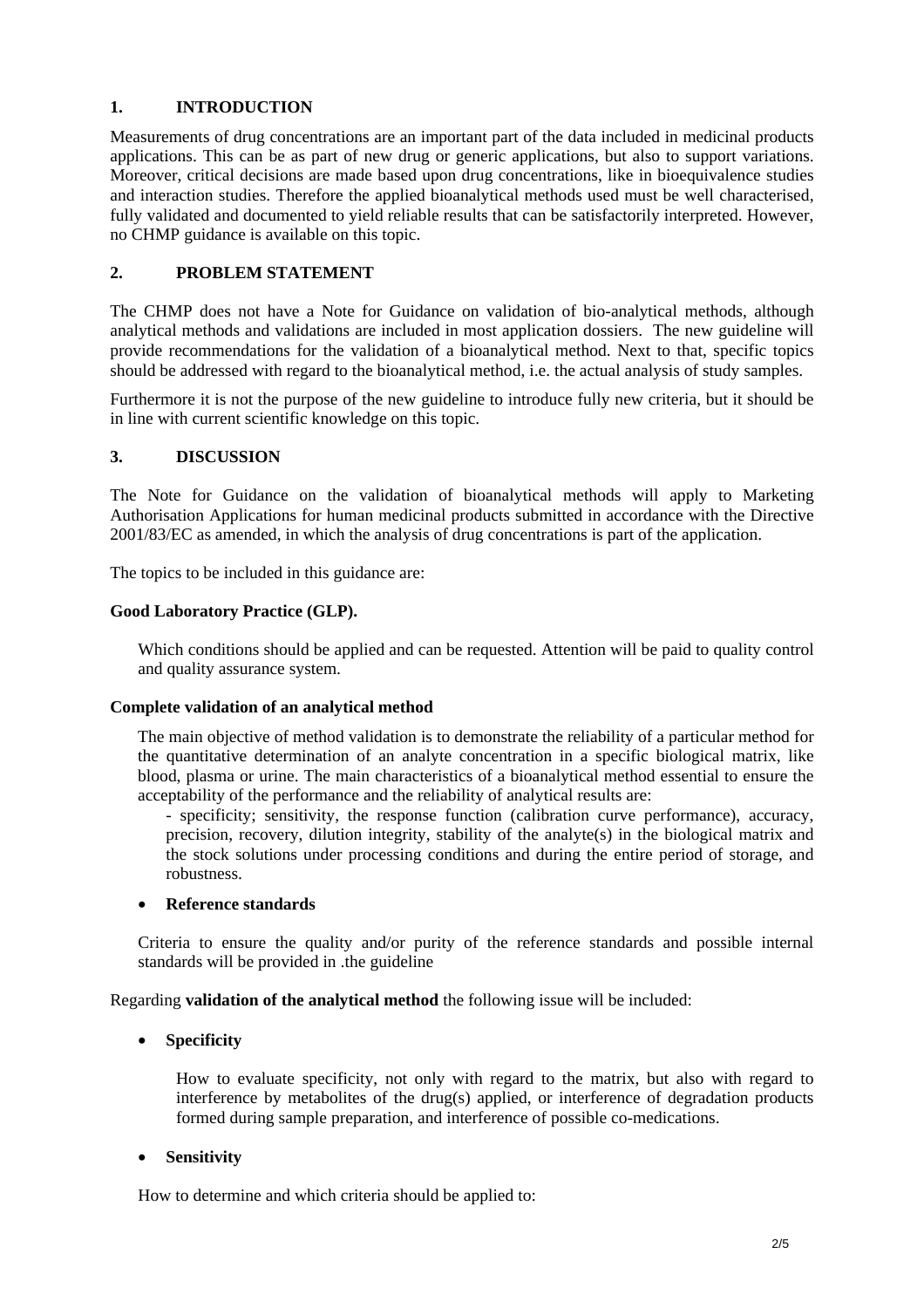- Limit of detection
- Lower limit of quantitation

## • **Calibration curve**

Evaluation of the response of the instrument with regard to the analyte will be included. Furthermore attention will be paid what criteria should be applied with regard to accuracy and precision of the standards (back calculated concentrations).

## • **Accuracy**

How many quality control samples (QC samples) should be used to evaluated accuracy. Which criteria should be applied: the following will be included:

- Intra- or within-run accuracy
- Inter- or between –run or –day accuracy

## • **Precision**

In addition to accuracy, criteria on precision will be included, taking into account:

- Intra-or within-run precision
- Inter- or between –run or –day precision

Furthermore attention will be paid to dilution integrity.

#### • **Recovery**

Evaluation of the recovery will be included.

#### • **Stability**

How to evaluate the stability of the analyte(s) to ensure that every step taken in sample preparation and during sample analysis does not affect the concentration of the analyte significantly.

Which criteria should be applied.

Attention will be paid to:

- freeze and thaw stability of the analyte in the matrix from freezer storage conditions to room temperature
- stability of the analyte in matrix stored in the refrigerator
- bench top stability of the analyte in matrix at room temperature
- long term stability of the analyte in matrix stored in the freezer
- bench top stability of the processed sample at room temperature (dry extract or in the injection phase)
- in-injector stability of the processed sample at injector temperature

Furthermore, evaluation of the stock solutions will be taken into account.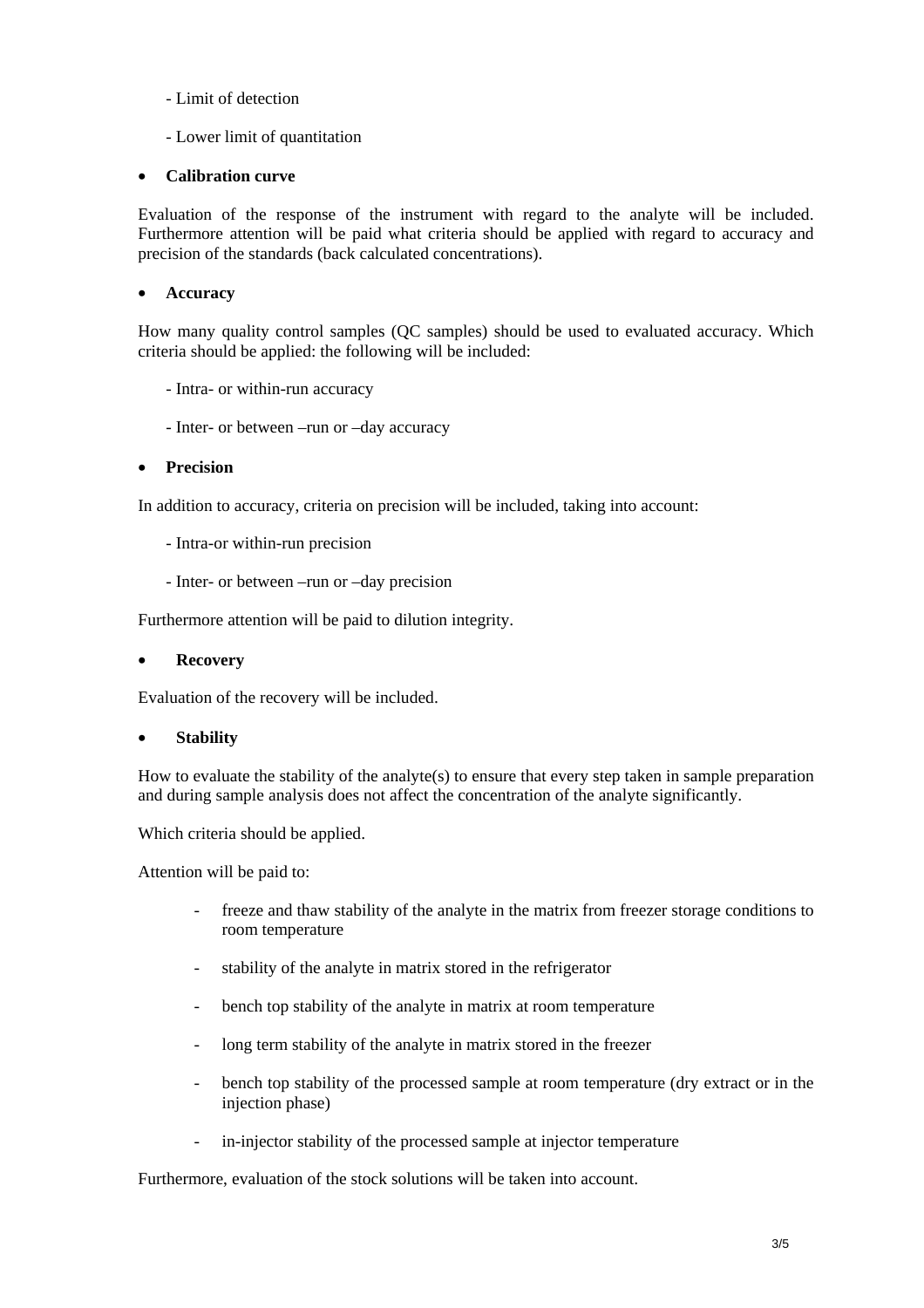## • **Robustness**

How to consider robustness during the development and application phases of an analytical method with regard to e.g. instrument, operator or site changes.

## • **Matrix effects**

Evaluation of matrix effects in LC/MS/MS methods will be included.

Next to the complete validation, attention will be paid to:

- cross validation:
- partial validation.

#### **Bioanalytical method: analysis of (study) samples**

How to set up an analytical run.

What acceptance criteria for an analytical run should be applied (accuracy and precision).

## **Reanalysis of subject samples**

When may subject samples be reanalysed.

What should be reported.

## **Reintegration of chromatograms**

How to deal with reintegration.

#### **Study report**

Which reports should be provided.

What should be included in the validation report.

What should be included in the analytical report.

#### **4. RECOMMENDATION**

The Efficacy Working Party (EWP) recommends preparing a Guideline on the validation of bioanalytical methods as no European guidance exists in this area.

#### **5. PROPOSED TIMETABLE**

It is anticipated that a draft CHMP document may be released 8 months after adoption of the Concept Paper. The draft document will then be released for 6 months of external consultation and following the receipt of comments it will be finalised within approximately 6 months.

## **6. RESOURCE REQUIREMENTS FOR PREPARATION**

The preparation will involve the EWP Therapeutic subgroup on Pharmacokinetics (PK-EWP), with the contribution of the GCP and GLP Inspectors Working Groups.